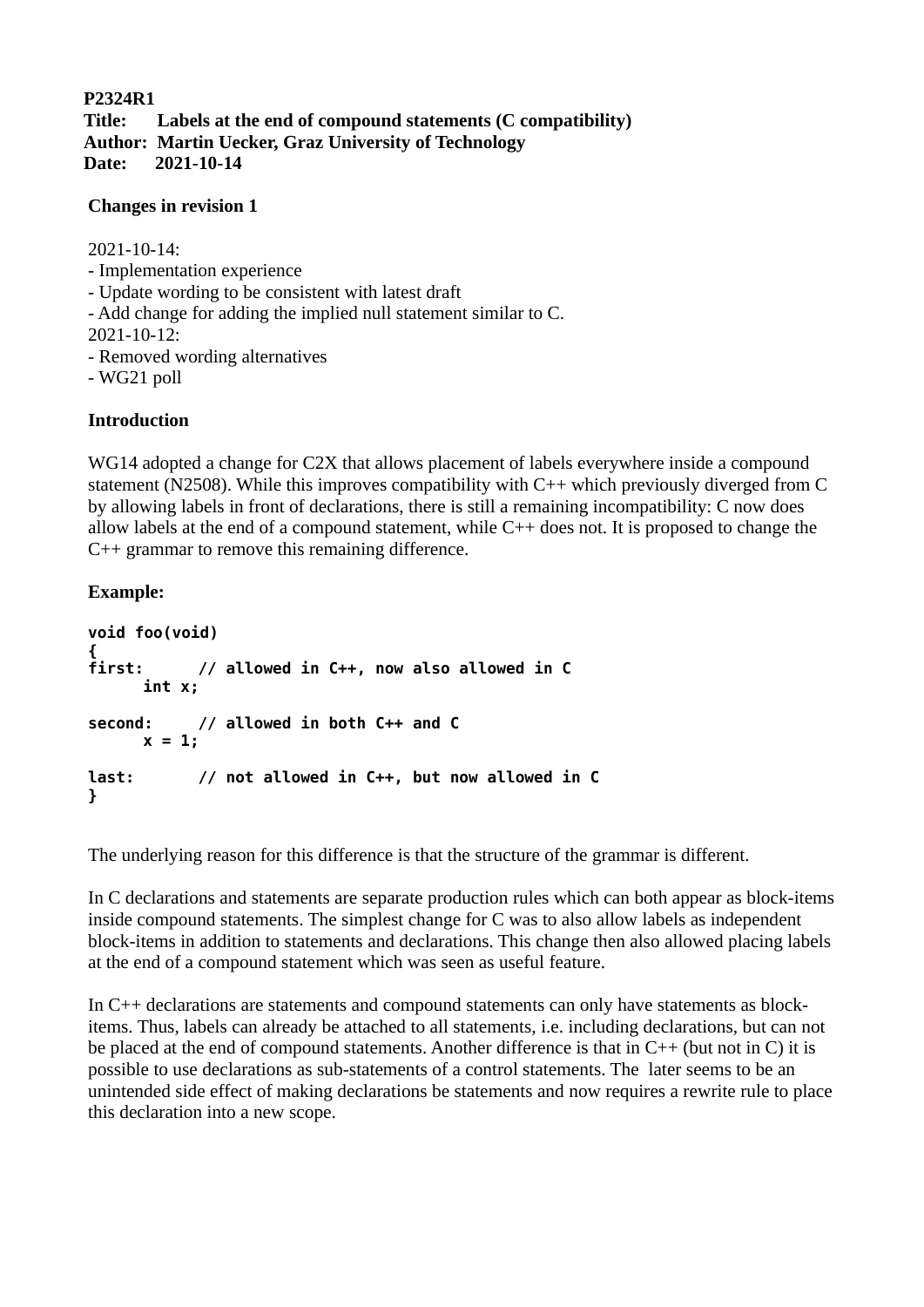**Example:**

```
void bar(void)
{
      if (1)
      here: int x; // declaration allowed in C++ (not in C)
}
is rewritten to:
void bar(void)
{
```

```
if (1) {
      here: 
             int x;
      }
}
```
The paper was discussed in the C++/C compatibility study group with the recommendation to pass it on to EWG:

Does SG22 recommend forwarding P2324R0 to EWG?

| SF | F |   | А | <b>SA</b> |      |
|----|---|---|---|-----------|------|
|    |   | 0 | 0 | 0         | WG14 |
|    | 6 |   | 0 | 0         | WG21 |

# **Implementation Experience**

GCC implements the new syntax for C since version 11 in default mode with warnings for pre C2X versions only with -Wpedantic. TCC accepts the code in development versions. ICC, SDCC, and released versions of TCC accept it with warnings. ICC also accepts the code for C++ with warning.

# **Backward Compatibility**

There are no backward compatibility concerns. Compilers seem to either accept the syntax and then implement the obvious semantics or emit an error. For C there is a possible subtle change in the interpretation of blocks (N2663), but this does not seem to affect  $C_{++}$ , regarding A feature testing macro seems unnecessary as it would be far simpler for code that relies on older compilers to add continue to add a semicolon as a null statement.

## **Required Wording Changes**

The wording proposed here is a minimal self-contained change that adds an explicit rule to have labels at the end of compound-statement. The disadvantage is that such labels are treated specially and the formal grammar does not reflect the full symmetry of the situation. (P2324R0 lists alternatives). Additionally, we insert an implied null statement after the label if it appears at the end of a compound statement, because control flow is defined in terms of statements. The changes are against the latest draft available on <https://eel.is/c++draft/> generated on 2021-08-26.

[stmt.label] 8.2 Label <del>Labeled statement</del>